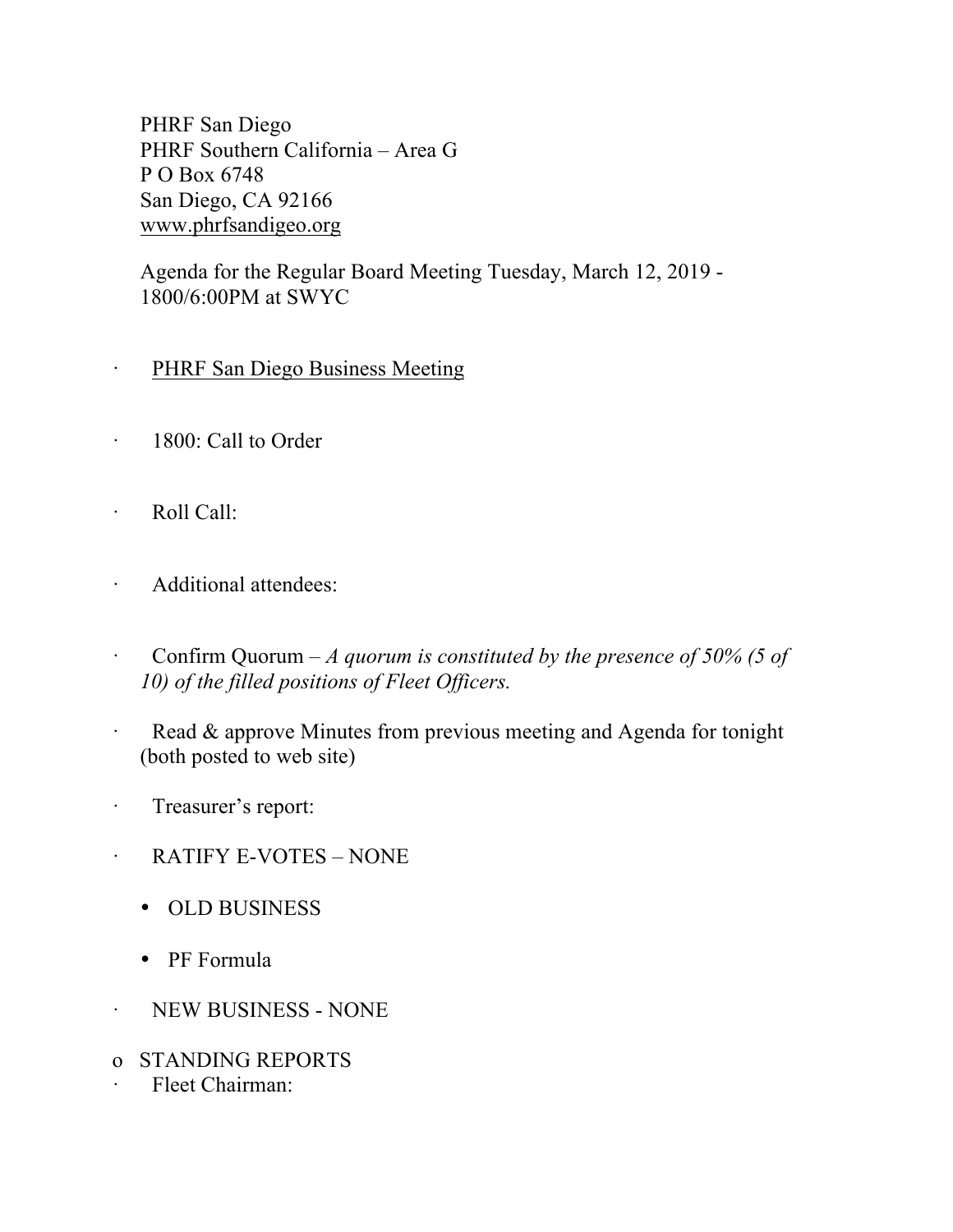- · Vice Chairman:
- · Chief Handicapper/Assistant Chief Handicapper:
- · Fleet Secretary:
- Roster Secretary:
- · Data Systems Officer:
- Fleet Scorer:
- · Public Relations:
- Treasurer:
- · Past Fleet Chairman:
- · Next Meeting: April 9, 2019
- · Adjourn PHRF San Diego Business Meeting
- · 1900 HANDICAPPING BUSINESS MEETING
- · Call to Order
- · Additional attendees
- · Handicappers
- · Confirm Quorum *A quorum is constituted by the presence of a quorum of the Executive Board plus representation by a minimum of 3 SDAYC member clubs and a minimum of 3 of the current classes. The Fleet Executive Board can be counted for the purpose of ensuring representation of either the 3 SDAYC member clubs or the 3 classes.*

RATIFY E-VOTES - NONE

· TEMPORARY RATINGS ABOUT TO EXPIRE - *A Temporary Rating may be provided by Chief handicapper in the event a handicap is requested to race in an upcoming race which will take place before a meeting, and the board is unable to vote on the rating (Prior to race). The request should be email approved or voted on at next board meeting to make permanent. In the event at a board meeting where an owner has submitted an application, fees are paid, but the Board believes it does not have sufficient data or information to accurately rate a boat, a Temporary rating may be provided with the understanding the owner should submit race results during the*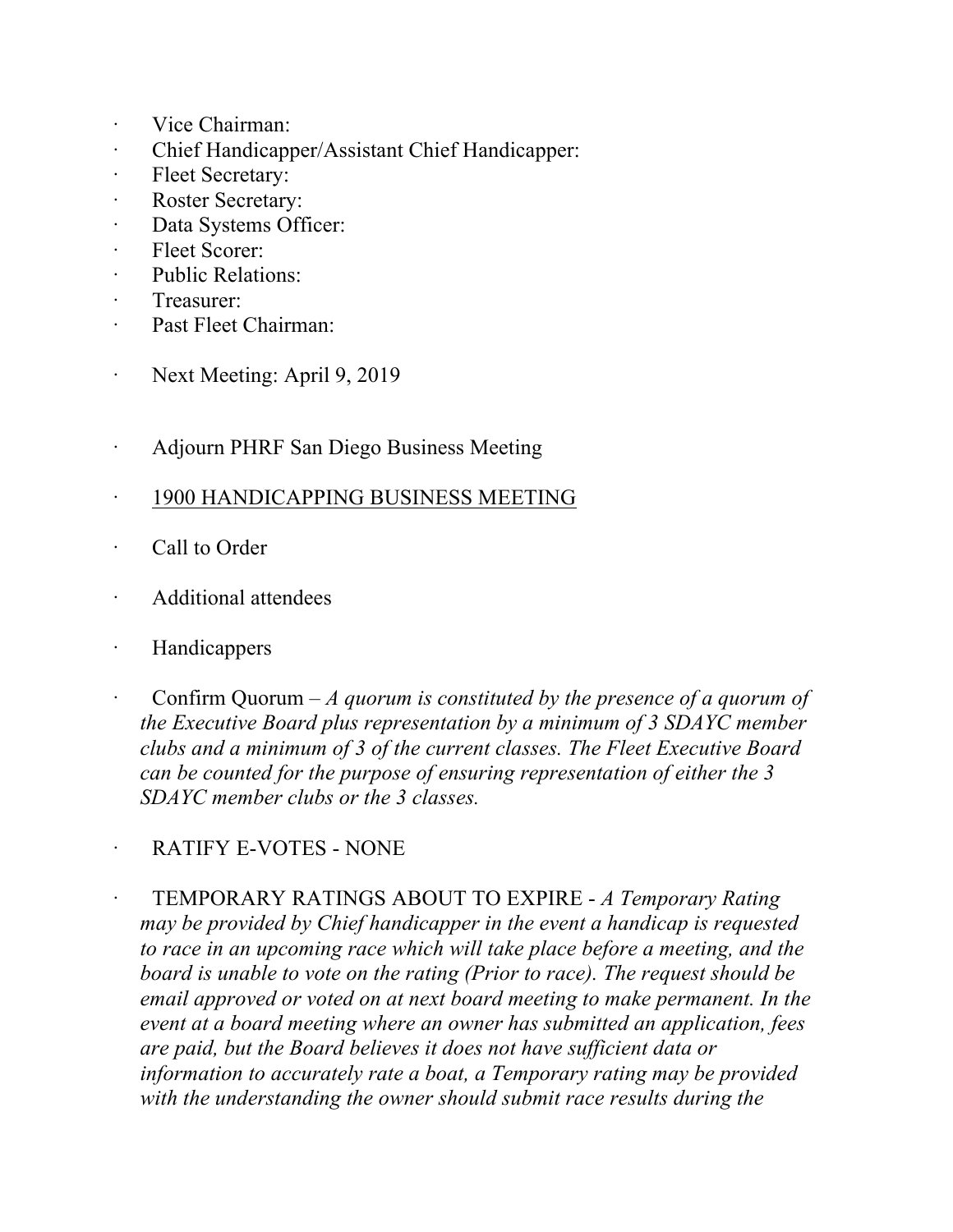*three months to show data, to verify the Temporary Rating. Temporary*  rating may be adjusted after review of results. In the event the data is not *provided the temporary rating will be considered expired at the end of 120 days. A new complete application (Minus Fees) will need to be presented to board to have the boat considered again for a PHRF certificate. The Chief Handicapper may, at his or her discretion, renew the Temporary Rating twice.*

- · Dehler 34, Komet, 135/135/135, 03/11/19
- · Dencho Kerman 44, Volpe,-21/-27/-36, 04/08/19
- · M-Boats Soto 40, Zero Gravity, -3/-9/-12, 04/09/19
- · Left Coast Dart, Patriot, 120/111/105, 04/11/19

## · RATING REVIEW – NONE

- **NEW BOATS -** 1. Application received by Roster Secretary at least 7 days before meeting. 2. Application complete. 3. Sail number properly obtained from U S Sailing or regionally from SCYA. 4. Dues paid 5. If the yacht is also certified by PHRF SoCal then PHRF SD will also submit to PHRF SoCal an Area G rating.
- White Cloud, 84550, Cookson 12m sail number good, not a member of PHRF SoCal – Application shows \$25 but it should be \$45 for new boat application dos not ask for and does not show P, E, I, J, SPL, or ISP
- Timshel, 221, Down East 38 Sail number not good SPL not correct

## · OLD BOATS

Second Reading - Syrena, 46409, B32 – application has no SPL or LP measurement shown and SF looks wrong – sail number is not valid according to SCYA and U S Sailing – not listed with PHRF SoCal - *Temporary rating will be given by Chief Handicapper*.